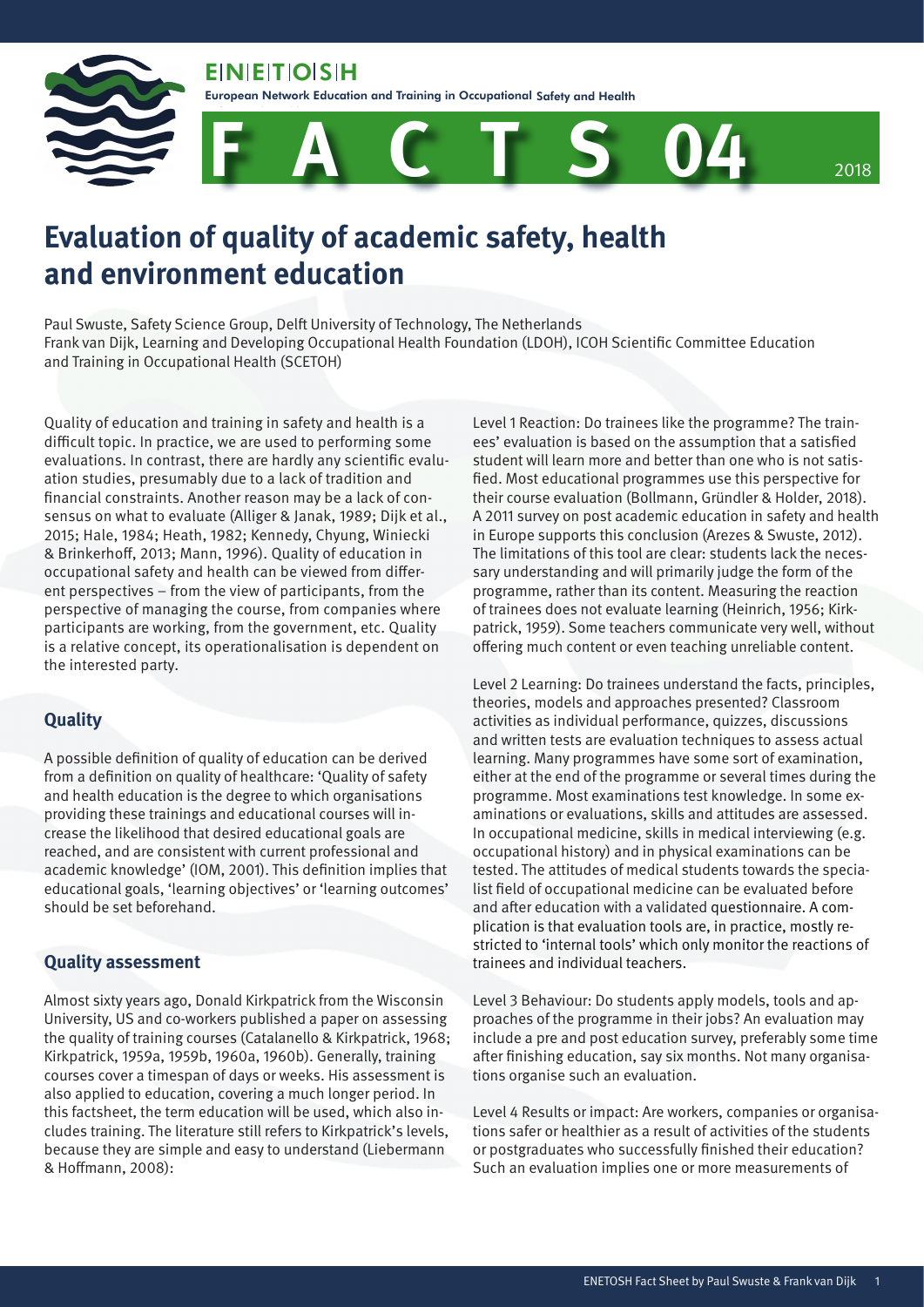safety or health. Accident, and incident frequencies are used as indicators for safety. Good examples for education at the level of workers are the studies from Yu et al. (2017) and of Chatterjee & Agrawal (2017). Of course, studies should be aware of biased safety outcomes (Kirkpatrick, 1977). Only using accidents as an indicator can be unreliable as this indicator is subject to all sorts of variations. Accident processes, or more specifically accident scenarios, and the quality of measures to prevent accidents might be better indicators. Another example is the incidence of occupational and work-related diseases before and after education, e.g. skin diseases, musculoskeletal diseases or burnout. It is also the case here that an evaluation which takes into account processes, systems and culture has to be considered for a more sustainable solution.

Kirkpatricks' levels are mainly output and outcome oriented. They lack a quality evaluation of the content and processes offered in the course. These aspects are highlighted more by Donabedian (1966) from the University of Michigan, US, with his input-process-output-outcome scheme. Here, the input or infrastructure refers to the state-of-the-art of the knowledge provided by the course and the quality of the teachers. A course organiser should have an overview of the subject areas that are taught in order to adequately select teachers who have up-to-date knowledge of their subject areas and can provide them with feedback on their teaching. Donabedian also addresses the process and the immediate outputs of the process: (a) the relevance and quality of the selected educational activities and learning materials: do these conform with the learning objectives, are they complete and valid, and (b) the quality of the teaching itself, such as interactive learning and learning by doing. Are all participants involved in active learning?

# **Transfer of education**

The logic of Kirkpatrick's levels has been questioned. A positive reaction of trainees does not include an evaluation of learning in the sense that the trainees have understood the principles, models, essential facts, theories and techniques which have been taught (Kirkpatrick, 1959b; Mann, 1996). Therefore, the second and third flow charts in Figure 1 do not have an arrow between reaction and learning.



Figure 1 Educational models (Alliger & Janak, 1989; Mann, 1996)

However, the relationship between learning and behaviour on the job is not obvious. Therefore, the literature from the 1990s onwards has placed more emphasis on the transfer of education. Transfer of education can be evaluated as the degree to which trainees effectively apply the knowledge, skills and attitudes gained in education to their jobs. In order for this transfer to happen, the trainee has to feel a need to improve, as well as recognise his or her weaknesses. Supporting factors at the workplace of the trainees include working in an encouraging climate, receiving help from someone interested and skilled, and the opportunity to try out new ideas (Kirkpatrick, 1960a).

#### **Transfer at different levels of education**

Learned behaviour should be in accordance with actual job conditions of the participant. Therefore, education should be connected to the practical settings of the trainees, including teaching awareness about the conditions needed for acceptance of interventions, and accounting for possible resistance to change. Incorporating the working environment into education, or vice versa, has proven to be effective (Swuste & Arnoldy, 2003). Unfortunately, much of the education fails to transfer to job settings (Liebermann & Hoffmann, 2008; Mann, 1996). Transfer of learning must be evaluated by assessing if the educational goals or learning objectives have been met or not.

A well-known problem in academic undergraduate student education is the lack of actual job experience. Various techniques are used to compensate for this such as role playing, using representative situations in the daily life of the students, virtual reality, site visits and internships. For secondary and higher education in safety and health, but also in academic education, the focus of the transfer process can be more on practical aspects.

Transfer in (post) academic education differs from non-academic higher education in safety and health, due to its goal to teach trainees not only 'facts' but also critical reflection. An example is the Dutch post-graduate course 'Management of Safety, Health and Environment' (MoSHE). The vision is that a postgraduate safety and health expert is a direct advisor of the chief executive officer (CEO) of a company or organisation. He or she should provide functional leadership to risk management of SHE (safety, health and environment) processes, implement proactive SHE management with colleagues, and be responsible for the quality of SHE advice, having access to relevant reliable SHE expertise and sources. He or she should be independent, understand cross-border influences, and be able to analyse problems and provide solutions to new situations. Critical reflection implies a willingness to discuss divergent points of view on the topic concerned. This requires an overview of models, metaphors and theories of safety science in order to be able to analyse problems encountered at a meta-level. The overview of safety science is tested during homework assignments and in the final examination (Swuste & Sillem, 2018).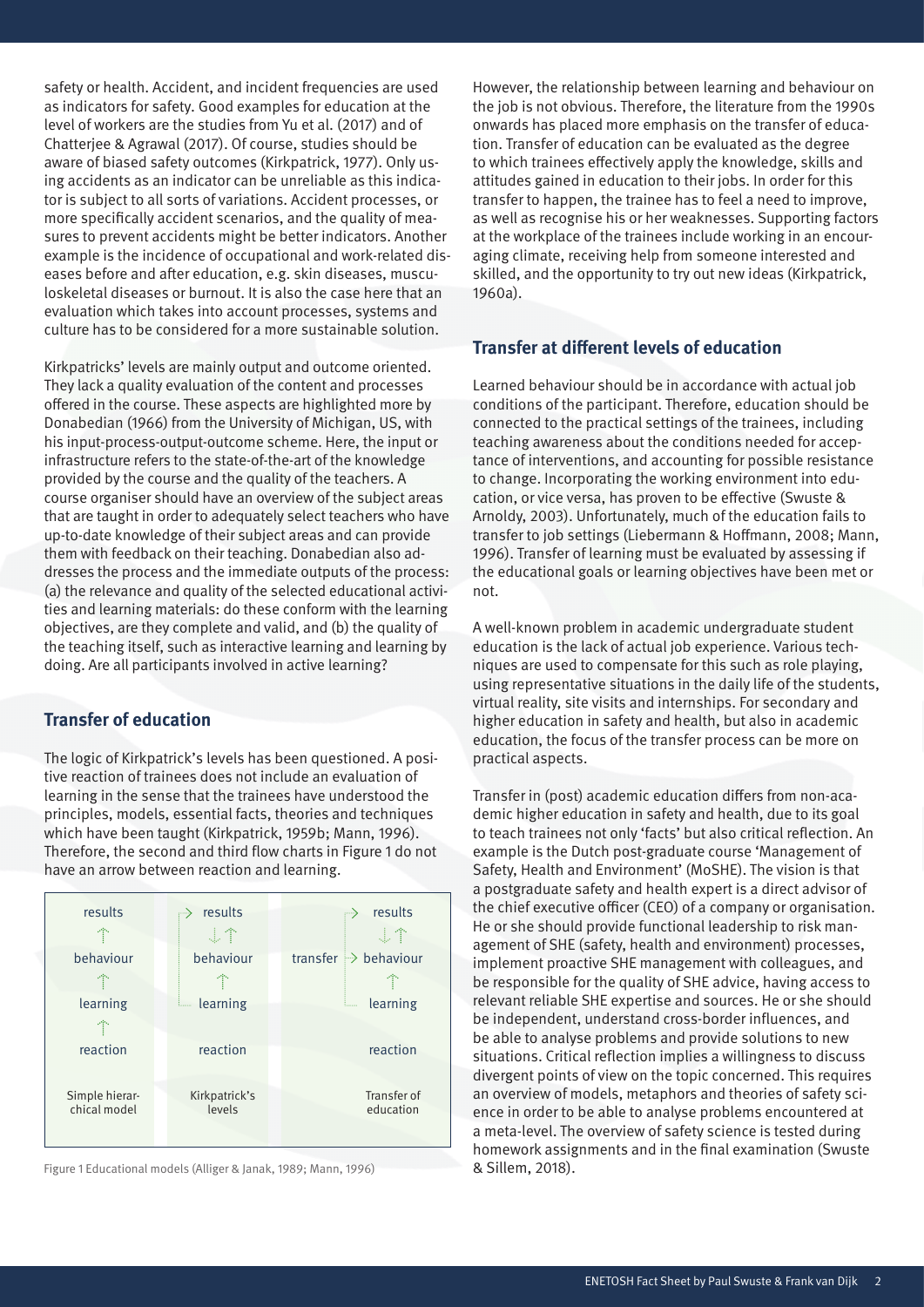## **Evaluation of outcomes**

Behaviour and results (impact) are interdependent since people tend to continue behaviours that are perceived to be effective even when this is not the case (Alliger & Janak, 1989). Evaluating the impact is difficult, and sometimes even impossible. For example, a pre-post study design such as a comparison of safety records one year before and one year after the education may show a decrease in figures. A causal relationship between the education and accident figures remains questionable, due to statistical variability and different forms of bias. In an interrupted time series design, a series of measurements is performed before and after, followed by a trend analysis (Schelvis et al., 2015). Another possibility to evaluate results is to focus on working relationships between middle managers and front line workers (Kirkpatrick, 1960b, 1977, 1978). There are also some comments on the levels proposed. Many evaluation studies that have evaluated education using Kirkpatrick's levels have reported a different effect on different levels. Because of difficulties in assessing levels three and four, often due to organisational disinterest of the organisation in which course participants work, evaluation of education remains mostly limited to the first two levels of Kirkpatrick's levels (Kennedy et al., 2013). On the other hand, Kirkpatrick's model may never have been meant to be more than a first, global heuristic for education evaluation. As such, it has served this purpose well (Alliger & Janak, 1989).

## **Evaluation in daily practice**

The evaluation of a course in daily practice and a scientific evaluation have much in common but are not the same. Evaluation in daily practice aims to evaluate one particular course and to improve that. The aim of a scientific evaluation is often to evaluate only a few aspects of education, but for a wider audience and application. Conceptually, however, there are not many differences. In educational practice and in scientific studies, clear and realistic aims and learning objectives are always needed for an evaluation. Kirkpatrick's levels are a valid point of reference in every evaluation showing what can be evaluated<sup>1</sup>. Donabedian offers complementary topics such as the quality of the teachers and the learning infrastructure, the quality of the content and of the teaching and assessment methods. We recommend course organisers widen their scope in evaluation including, where possible, the evaluation of behaviour and final impact. Due attention is needed to evaluate the quality of input or infrastructure and to evaluate educational processes.

1 the students' experience, (2) knowledge, skills and attitude, (3) behaviour in practice and (4) the final impact such as for workers, a company or society.

2 A scientific publication is mostly more focused on one aspect of education and starts with a background description showing publications regarding the topic studied. Next, the aim of the study, and the study objectives or hypotheses have to be clarified. A study design, population size (power of the study) and methods have to be selected. Subsequently, results are presented, often tested on significance, and discussed in comparison with literature findings. Strengths and weaknesses of the study are considered. Finally conclusions and recommendations are formulated, and a list of references is added.

## **Scientific evaluation**

In addition to these considerations, a scientific evaluation has to meet quite a number of other crucial requirements.<sup>2</sup> Scientific evaluation studies require a great deal of effort but have two major advantages: (1) in general, the reliability of the results and conclusions is much better than in-practice evaluations, and (2) it is possible to disseminate the results. When a study is indexed in a common literature database, e.g. PubMed, experts all over the world can easily find and use the results. Studies with a low number of participants can still be included in a systematic review or meta-analysis.

We recommend both: better evaluations in practice and more and better scientific evaluation studies.